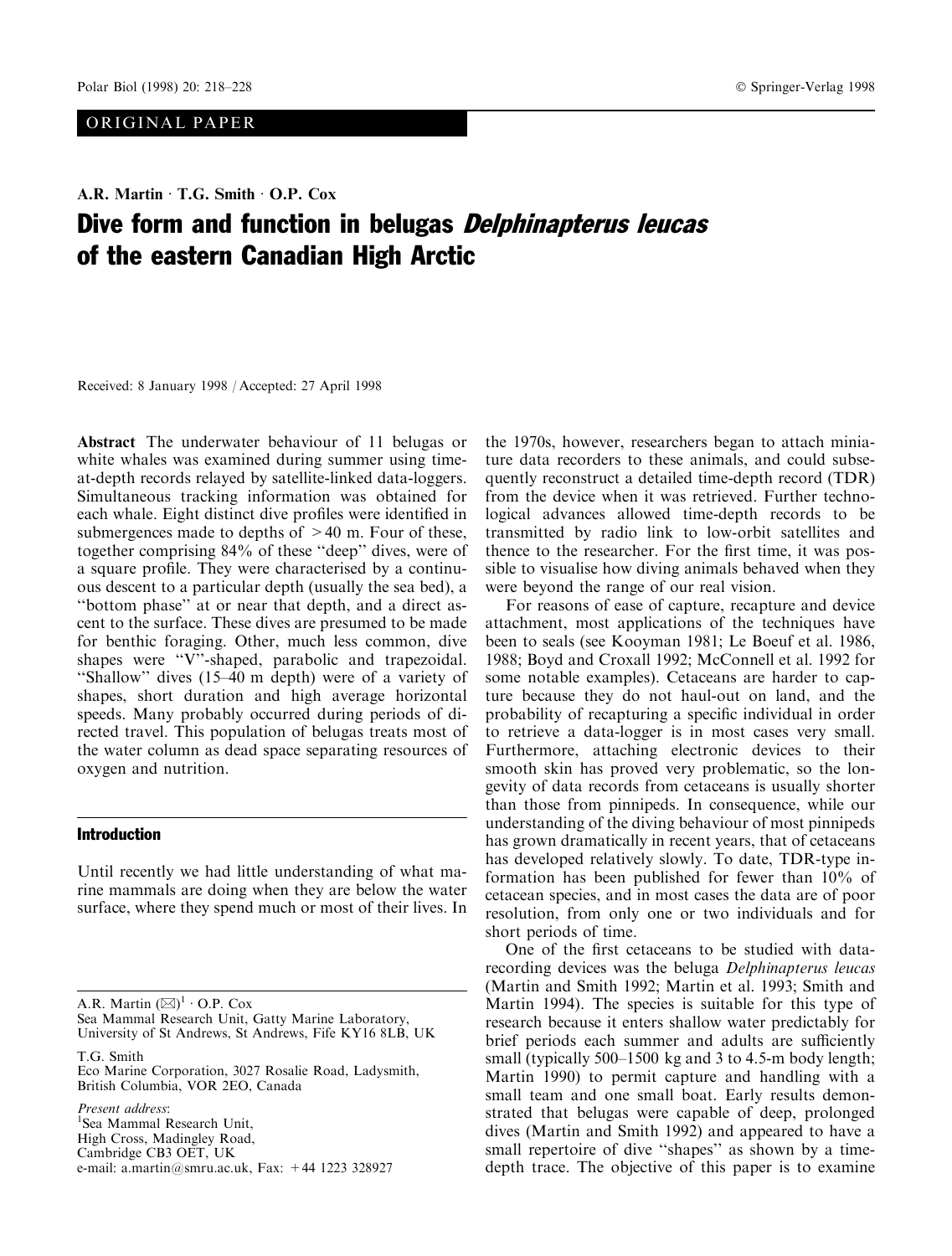TDR data collected from a much larger sample of animals and to determine the number and possible function of the different dive types encountered.

The dive records that form the raw material for this study were collected from belugas being simultaneously tracked by satellite in the Somerset Island/Lancaster Sound region of the eastern Canadian high Arctic (Fig. 1). Data were collected during and immediately after the short arctic summer, when the sea ice that blankets the area for most of the year briefly recedes and allows this population of whales access to areas around Somerset Island for some 2 months. The diving capability of these belugas allows them potential access to the



Fig. 1 Map of the region (Northwest Territories, Canada) where the study animals spent the summer and autumn (July–September) and from where the data considered in this paper were collected. Dots represent the approximate positions of the tagged whales every 6 h and give an impression of where the dive data were collected. Circled numbers refer to place names mentioned in the text: 1 Prince of Wales Island, 2 Peel Sound, 3 Somerset Island, 4 Devon Island, 5 Lancaster Sound, 6 Baffin Island

sea bed throughout the region (Martin and Smith 1992). The whales' geographical movements during this time (Smith and Martin 1994) demonstrate that they closely follow the retreating ice edge, with the apparent objective of reaching a relatively deep trench off the southeast coast of Prince of Wales Island as soon as possible. Having reached this trench, they may remain there for several weeks, before returning north through Peel Sound and then eastwards along the southern coast of Devon Island. While waiting for the ice to break up, belugas occupy shallow bays and inlets around Somerset

#### Materials and methods

Eleven adult or sub-adult belugas were captured at locations around Somerset Island in the Canadian Northwest Territories (Fig. 1) between 1990 and 1993. Details of the whales, their capture dates and the longevity of their data records are given in Table 1. Capture was effected individually in the shallow water of a bay or estuary using hoop-nets deployed by hand (see Martin and Smith 1992 for details). Whales were held at a convenient place nearby for 15–30 min for attachment of a satellite-linked data recorder to their dorsal ridge, and then released. The devices were constructed by the Sea Mammal Research Unit, housed in anodised aluminium tubes pressure-proofed to 1500-m water depth, and comprised a batterypack, sensors, RF (radio frequency) stage (Toyocom, Tokyo or Microwave, Wash. USA) and a programmable controller unit. One sensor provided the controller with readings of ambient pressure every 4 s with an accuracy of  $\pm 1$  m, and a wet/dry sensor determined every 0.2 s whether the animal was at the surface. Transmitters functioned for periods of up to 75 days (average 46 days, Table 1) before falling away from the whale.

Island, often for several consecutive days. Time in these shallow areas may be interspersed with forays to deeper

areas offshore (Smith and Martin 1994).

The transmitters sent data via, and were located by, polar-orbit satellites of System ARGOS (see Fancy et al. 1988). This study was carried out at high latitudes, so data could be received, and animal locations provided, up to 28 times a day. Transmitted data strings included error-checking code, and only error-free data were used for analysis. Due to ARGOS-imposed limitations on the rate at which data could be transmitted, information was summarised before transmission. The time-depth records (hereafter referred to as TDR data) on which the paper is based comprised depth readings recorded at intervals of either 20, 40 or 60 s, depending on year

Table 1 Details of the instrumented belugas. All were captured at sites around Somerset Island, Canadian Northwest Territories, and were tracked for varying periods during the summer and autumn (see Fig. 1)

| Whale no.          | <b>Sex</b> | <b>Status</b>      | Date<br>captured     | No. days of<br>transmission |
|--------------------|------------|--------------------|----------------------|-----------------------------|
| 5801 90<br>5801 91 | F<br>F     | Sub-adult<br>Adult | 17.07.90<br>21.07.91 | 11.0<br>27.6                |
| 5805 91            | F          | Sub-adult          | 28.07.91             | 24.6                        |
| 8750 91<br>8757 91 | F<br>F     | Adult<br>Adult     | 31.07.91<br>01.08.91 | 47.2<br>2.5                 |
| 8752 92            | F          | Adult              | 26.07.92             | 75.0                        |
| 8753 92            | M          | Adult              | 23.07.92             | 72.7                        |
| 8754 92            | F          | Adult              | 23.07.92             | 69.8                        |
| 8755 92            | F          | Adult              | 25.07.92             | 64.7                        |
| 8750 93            | F          | Adult              | 13.08.93             | 58.9                        |
| 8755 93            | F          | Adult              | 14.08.93             | 46.5                        |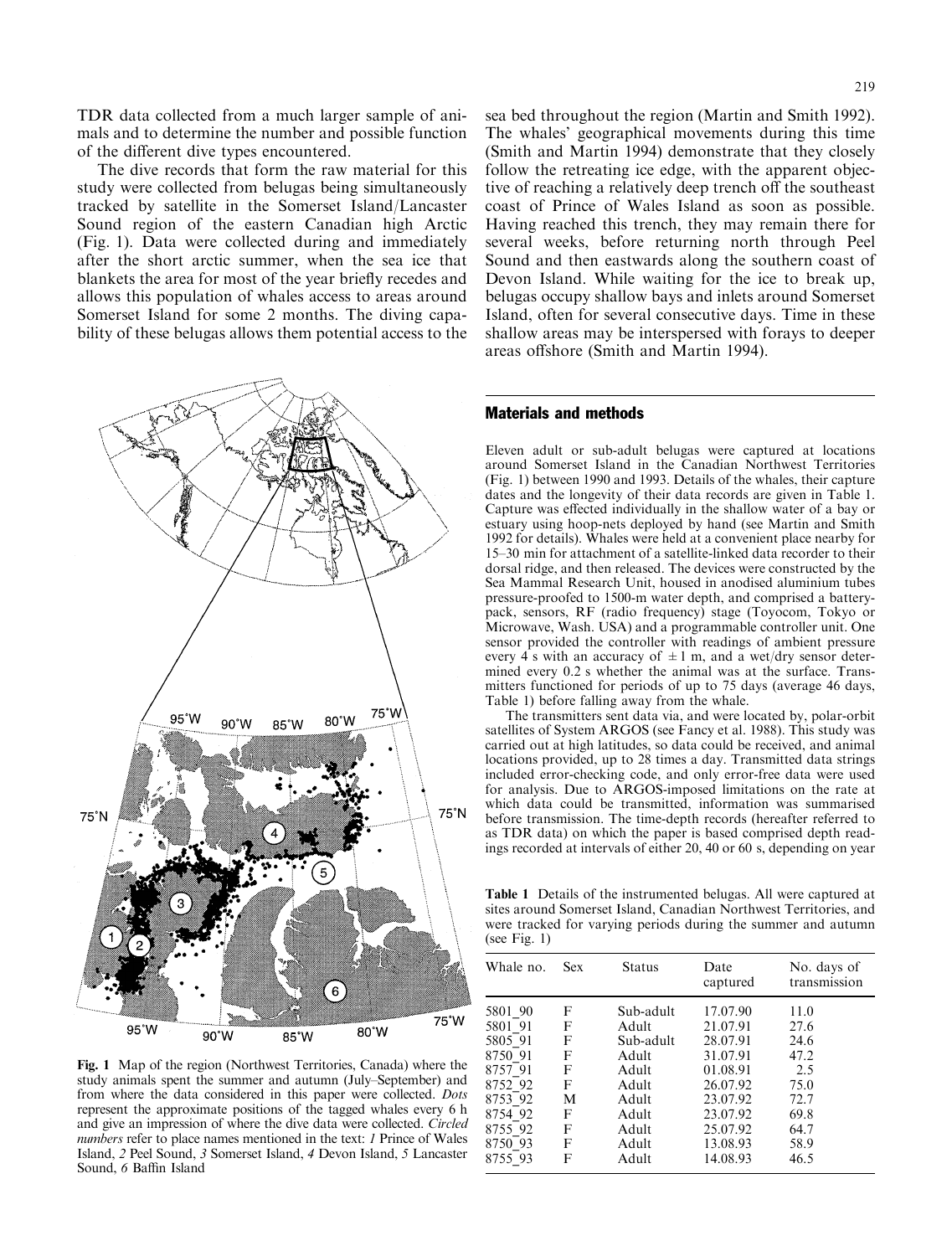of deployment. Data were compiled into batches of 29-32 consecutive readings, and a batch was transmitted in a single 960-ms signal when the whale surfaced. Up to 16 such batches were stored by the logger simultaneously and transmitted in rotation, so data were dispatched up to 8 h after they were collected. Prior to analysis, sequential batches were concatenated to provide long time series of TDR data. Even with this level of data compaction, insufficient information could be transmitted to provide a continuous TDR record; the proportion of time covered varied from 5 to 30% per animal. When dives were obviously started between depth readings, the time of leaving the surface was estimated by extrapolating the rate of descent over the first complete inter-depth reading interval back to intercept the surface, then adding a correction for the fact that belugas accelerate slowly to their full descent speed. This correction was based on dives that happened to start just before a depth reading, and for which the rate of acceleration was therefore known. The same process was used for estimating the time that a dive ended.

From the 11 transmitter deployments detailed in Table 1, the profiles of 1112 dives were selected for analysis. All dives to depths greater than 40 m with complete TDR records were included, as were an arbitrary selection of the more numerous shallower dives, but subject to reaching a depth of at least 15 m. The 40-m threshold was chosen because some short submergences to depths less than this may not be adequately described by the coarsest (60-s interval) TDR data collected in this study. For these reasons the data set cannot be considered to be a random selection of dives from the tagged whales. Rather, it should contain all important dive types, allow an analysis of their context and, for those reaching depths greater than 40 m, demonstrate the relative frequency of occurrence of the various dive types.

The following definitions were adopted for various elements of the dive: start of descent (beginning of monotonic increase in depth resulting in submergence to at least 15 m); end of descent/start of bottom phase of dive (first distinct point of inflection or point where depth ceases to increase); end of bottom phase of dive/ beginning of ascent (last distinct point of inflection preceding a monotonic and near-constant decrease in depth that leads to a surfacing); *end of ascent* (point at which the beluga reaches the surface after a submergence to at least 15 m); and *wiggle* (two consecutive intervals during the bottom phase of the dive with vertical travel in opposite directions; the first interval must be a deflection of 8 m or more, and the animal must restore at least 4 m of this within the next two TDR time intervals). These definitions were necessarily arbitrary, but were carefully chosen to permit the

repeatable and unambiguous discrimination of dive elements in this particular data set.

Each dive profile was examined by eye and allocated to a dive category by shape alone, using a multi-pass, iterative process and the characteristics of: (1) degree of continuity of descent and ascent, (2) rates of descent and ascent, (3) duration of bottom time,  $(4)$  profile of bottom time, and  $(5)$  the existence and number of wiggles. The objective was to identify the most important discrete and definable dive shapes that apparently represented distinct behaviours. The process allowed definitions to be modified as the dominant dive types, and the boundaries between them, became apparent. Once the definitions of the recognised dive profiles were finalised (Table 2), the entire sample was classified individually to one or other of these shapes, or marked as falling outside the definition of any shape (unclassifiable). The potential subjectivity of visual pattern recognition was removed from this process by ensuring that the definitions acted as a key and allowed for no ambiguity. Two observers classified each dive independently, and no discrepancy occurred. Each of the resultant groupings was then examined to look for multimodality in any other characteristic (mean descent rate, mean ascent rate, bottom time, duration, maximum depth, relative depth of dive, speed of horizontal movement) that might indicate that dives of more than one function had been artificially clustered together. All but the last two of these measures were calculated from the TDR profile, but "horizontal speed" and "relative depth" were contextual parameters determined as follows.

``Horizontal speed'' was an estimate of the animal's speed of horizontal movement when the dive was performed. It was determined from satellite-derived Lat/Lon locations of the whale before and after the dive, using only locations with a probable error of 350 m or less. The intention here was simply to obtain some broad indication of whether the whale was likely to be, for example, travelling or stationary when the dive was made.

``Relative depth'' was the maximum depth of the dive divided by the estimated depth of water at the point where the dive was made, and had a value from zero (surface) to one (sea bed). Sea depths were derived from the most recent bathymetric charts of the Canadian Hydrographic Service, typically with a horizontal resolution of 500 m, using the nearest adequate satellite-derived whale location. The decision as to whether to estimate water depth for a particular dive was dependent on four factors: (1) location quality, (2) temporal separation between dive and location, (3) characteristics of local bathymetry, and (4) rate of horizontal animal movement. Thus a dive made by a whale moving rapidly

Table 2 Definitions of the eight dominant dive shapes recognised

| Shape                                | Definition                                                                                                                                                                                                                                                  |
|--------------------------------------|-------------------------------------------------------------------------------------------------------------------------------------------------------------------------------------------------------------------------------------------------------------|
| 'Square' dives<br>$(S1 - S4)$        | (1) Continuous descent and ascent<br>(2) At least three depth readings (covering a minimum of 40 s) within 10 m of maximum depth                                                                                                                            |
| S <sub>1</sub>                       | (3) Distinct bottom phase<br>Continuous and constant descent and ascent other than when initiating and completing each of these<br>phases. Bottom phase with no wiggles                                                                                     |
| S <sub>2</sub>                       | Continuous and constant descent and ascent other than when initiating and completing each of these                                                                                                                                                          |
| S <sub>3</sub>                       | phases. Bottom phase with one or more wiggles<br>Continuous and constant descent and ascent other than when initiating and completing each of these<br>phases. Bottom phase smoothly arched to produce shallow "W" shape                                    |
| S4                                   | Rate of depth change decreases with depth. Bottom phase "W" shaped                                                                                                                                                                                          |
| "V"-Shaped dives"<br>(V)             | (1) Continuous or near-continuous descent and ascent<br>(2) No more than two depth readings (covering a minimum of 40 s) within 10 m of maximum depth                                                                                                       |
| Trapezoidal dives<br>$(T1$ and $T2)$ | (1) Distinct descent, intermediate and ascent phases of dive<br>(2) Intermediate phase of at least 2 min in duration comprises a period of monotonic depth change, but<br>with a distinctly lower rate of depth change than during either descent or ascent |
| T1<br>T <sub>2</sub>                 | Increasing depth during intermediate phase<br>Decreasing depth during intermediate phase                                                                                                                                                                    |
| Parabolic dives (P)                  | (1) No distinct inflection point in rate of depth change during dive<br>(2) Rates of depth change generally decrease with depth                                                                                                                             |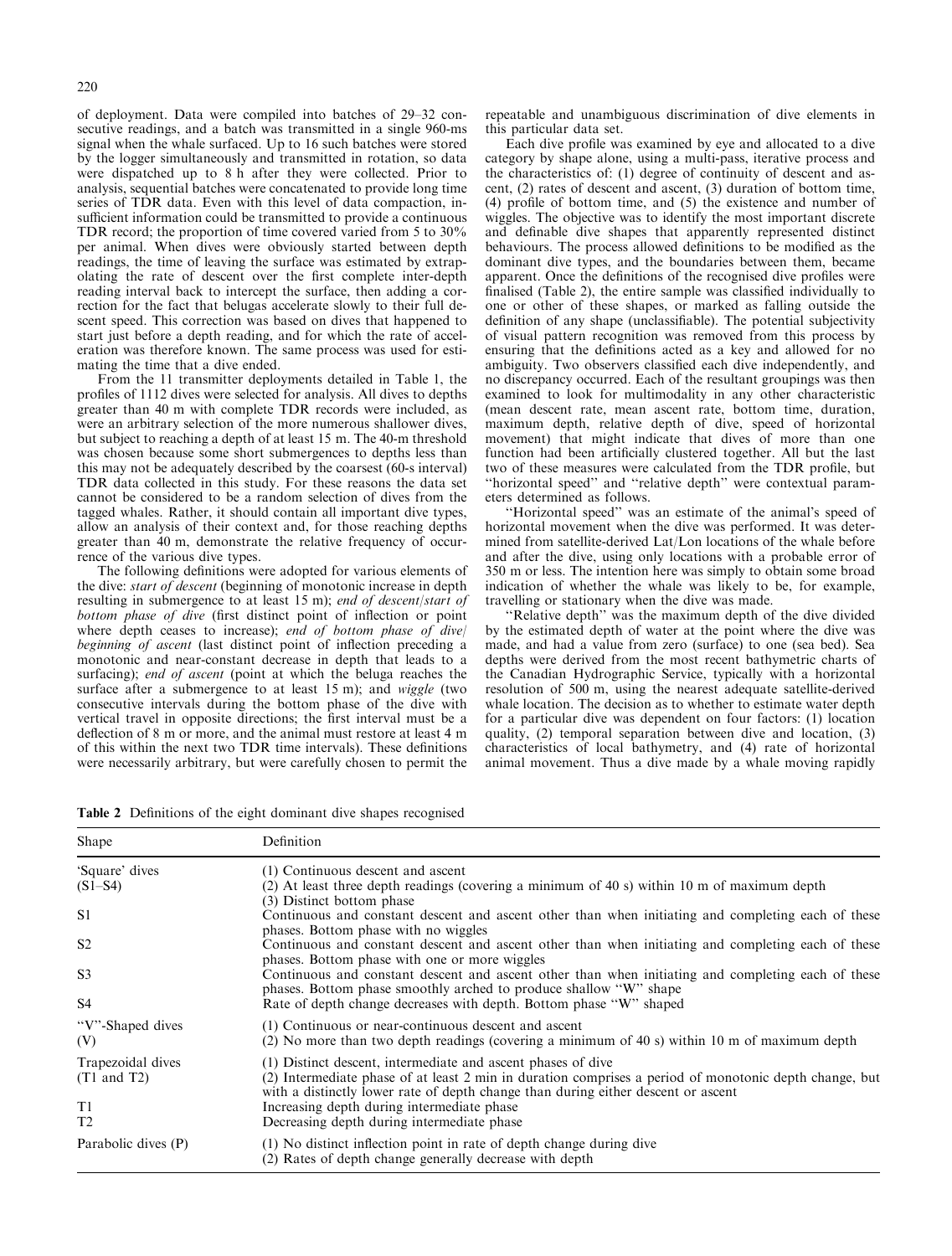over a steeply sloping sea bed would require a simultaneous  $LQ = 3$  (lowest probability of error) location for the depth to be acceptable. In contrast, water depth for a whale moving little for days over a flat sea bed could be satisfactorily estimated with two or more clustered locations of  $LQ = 0$  (highest probability of error) several hours apart. The purpose of estimating depth was to look for broad differences at the level of the dive type, so occasional errors at the level of the individual dive would not have been important.

One conclusion reached early in the process of dive categorisation was that the boundaries between the various dive shapes became less clear with decreasing maximum dive depth. The reason for this is transparent  $-\alpha$  small difference of, e.g. 5 m in depth at a particular time would have little or no impact on perception of dive shape in a long dive reaching 300 m, but could radically change the profile of a short dive that took the whale only 25 m below the surface. It seemed likely that, if continued to shallow dives, the methodology would probably result in biologically artificial distinctions and the rejection of large numbers of "normal" dives as unclassifiable. In consequence, dives or less 40 m ( $n = 331$ ) were considered independently from than 40 m or more  $(n = 781)$ .

Mean values are shown  $\pm 2$  standard errors.

## Results

Deep dives  $(>40 \text{ m maximum depth})$ 

Eight distinctive dive shapes, each represented by at least seven dives within the sample, were identified (Fig. 2, Tables 2, 3). These eight constituted 96% of dives reaching depths greater than 40 m and 97% of those to 100 m or more. The submergences that did not

Table 2 for defining characteristics

221

conform to any of the eight shapes identified were a mixed bag of apparently truncated dives of recognisable shapes and a few erratic dives with no clear objective or definable shape.

# ``Square''dives

By far the most abundant dives, comprsing 84% of the  $>40$  m sample and 94% of those to  $>100$  m, were of a ``square'' shape, with a continuous descent, a distinct "bottom" phase and a continuous ascent. Four shapes within this family were recognised, all of which were characteristic of deep, benthic dives (Table 2). S1 and S2 dives were carried out by all animals, usually in deep offshore areas and with, on average, medium rates of horizontal movement  $(0.4-0.6 \text{ m s}^{-1})$ ; see Table 3 for definitions of horizontal movement rate categories). In contrast, S3 and S4 dives were essentially restricted to two animals in 1992 (female 8752 and male 8753) and were seen only when the whales were resident in narrow, steep-sided fjords. They therefore had low rates of horizontal movement ( $\leq 0.2$  m s<sup>-1</sup>). The duration of square dives was usually long, means varying from 10.8 to 13.1 min. S1 dives had modal bottom times of 5–9 min, this representing some  $40-70%$  of the time submerged (Fig. 3). Rates of descent and ascent were usually in the range  $1.5-2.0 \text{ m s}^{-1}$  (Fig. 3), and within dives these measures were not significantly different (paired  $t$ -test,  $P = 0.84$ .

Within the largest class S1 ( $n = 401$ ), there was a small but non-trivial number of dives that appeared as possible separate groupings. Three modes of maximum Fig. 2 Typical profiles of the eight dive shapes recognised. See possible separate groupings. Three modes of maximum Table 2 for defining characteristics dive depth occurred (Fig. 3): one of up to 100 m,

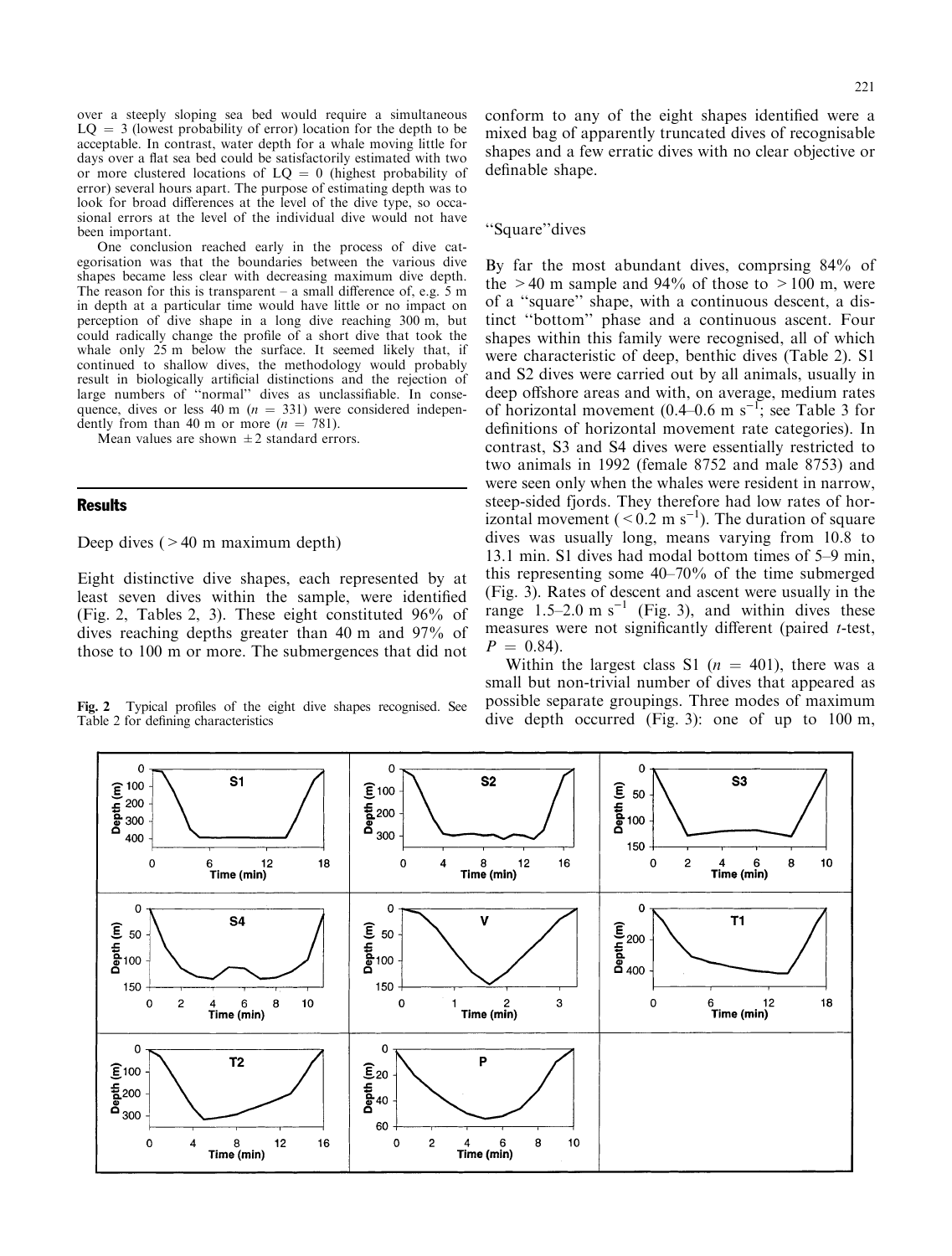|                  | <i>Medium</i> = 0.4–0.6 m s <sup>-1</sup> , <i>medium-low</i> = 0.2–0.4 m s <sup>-1</sup> , <i>Low</i> = <0.2 m s <sup>-1</sup> ; relative depth and absolute depth indicate the nature of the great majority of dives of this shape, but some<br><b>Table 3</b> Characteristics of the eight major dive shapes recognised in submergences to >40 m. For horizontal speed, high = mean >0.8 m s <sup>-1</sup> , medium-high = 0.6-0.8 m s <sup>-1</sup> ,<br>may differ from the norm (see Discussion) |                 |                      |                              |                                        |                                           |                                   |                                                   |                                                  |
|------------------|--------------------------------------------------------------------------------------------------------------------------------------------------------------------------------------------------------------------------------------------------------------------------------------------------------------------------------------------------------------------------------------------------------------------------------------------------------------------------------------------------------|-----------------|----------------------|------------------------------|----------------------------------------|-------------------------------------------|-----------------------------------|---------------------------------------------------|--------------------------------------------------|
| Shape            | $(mean \pm 2SE)$<br>Duration<br>$(\min)$                                                                                                                                                                                                                                                                                                                                                                                                                                                               | n               | $%$ dives<br>$>40$ m | $>100~\mathrm{m}$<br>% dives | $(\text{median})$<br>Relative<br>depth | Absolute<br>(median)<br>depth             | Horizontal<br>speed               | $(mean \pm 2SE)$<br>rate (m $s^{-1}$ )<br>Descent | $(mean \pm 2SE)$<br>rate (m $s^{-1}$ )<br>Ascent |
| 51               | $13.1 \pm 0.2$                                                                                                                                                                                                                                                                                                                                                                                                                                                                                         | (⊂              | 51.3                 | 56.7                         | Benthic                                | Deep                                      | Medium                            | $1.70 \pm 0.02$                                   | $1.68 \pm 0.04$                                  |
| S <sub>2</sub>   | $13.8 \pm 0.5$                                                                                                                                                                                                                                                                                                                                                                                                                                                                                         | $\frac{8}{100}$ | 13.6                 | 15.4                         | $(0.95)$<br>Benthic                    | $\frac{317 \text{ m}}{307 \text{ m}}$     | Medium                            | $1.69 \pm 0.04$                                   | $1.76 \pm 0.06$                                  |
| S3               | $10.8 \pm 0.3$                                                                                                                                                                                                                                                                                                                                                                                                                                                                                         | 133             | 17.0                 | 19.3                         | $(0.93)$<br>Benthic                    | $(128 \text{ m})$<br>Deep                 | $_{\text{Low}}$                   | $1.54 \pm 0.12$                                   | $1.49 \pm 0.08$                                  |
| $\overline{S}$ 4 | $12.1 \pm 1.0$                                                                                                                                                                                                                                                                                                                                                                                                                                                                                         |                 | $\overline{0}$       | 2.2                          | $(1.0)$<br>Benthic<br>$(1.0)$<br>All   | Deep                                      | $_{\text{Low}}$                   | $1.46 \pm 0.38$                                   | $1.39 \pm 0.2$                                   |
|                  | $7.0 \pm 1.7$                                                                                                                                                                                                                                                                                                                                                                                                                                                                                          | 56              | 7.2                  | 1.5                          |                                        | Shallow<br>$(134 \text{ m})$              | Medium-                           | $0.83 \pm 0.36$                                   | $0.59 \pm 0.12$                                  |
|                  | $13.6 \pm 3.2$                                                                                                                                                                                                                                                                                                                                                                                                                                                                                         |                 | <u>ි</u>             | $_{0.9}$                     | $(0.24)$<br>All                        | Shallow/<br>$(57 \text{ m})$              | high<br>Medium-                   | $1.40 \pm 0.18$                                   | ± 0.2<br>1.68                                    |
| 2                | $13.6 \pm 1.5$                                                                                                                                                                                                                                                                                                                                                                                                                                                                                         |                 | 0.9                  | $\frac{6}{1}$                | $\frac{(0.82)}{41}$                    | Deep $(237 \text{ m})$<br>Shallow/        | Medium<br>$\overline{\text{low}}$ | $1.53 \pm 0.2$                                    | $\pm 0.52$<br>1.37                               |
|                  | $9.3 \pm 1.5$                                                                                                                                                                                                                                                                                                                                                                                                                                                                                          | $\overline{c}$  | 2.6                  | 0.4                          | Near-surface<br>$(0.22)$<br>(0.82)     | Deep (250 m)<br>Top 75 m<br>(54 m)<br>All | High                              | $0.50 \pm 0.24$                                   | $0.45 \pm 0.12$                                  |
| Not classified   | $12.2 \pm 1.0$                                                                                                                                                                                                                                                                                                                                                                                                                                                                                         | 33              | 4.2                  | $\overline{3.1}$             | Near-surface                           |                                           | Medium-                           | $1.08 \pm 0.2$                                    | $0.90 \pm 0.24$                                  |
|                  |                                                                                                                                                                                                                                                                                                                                                                                                                                                                                                        | 781             | 100.0                | 100.1                        | (0.57)                                 | $(130 \text{ m})$                         | high                              |                                                   |                                                  |

another between 100 and 150 m, and the third for dives to depths greater than 150 m. Closer inspection showed that the first mode comprised ten benthic dives reaching  $50-100$  m by the adult male 8753\_92 while it was in two relatively shallow inlets (Croker Bay and Bethune Inlet) in eastern Devon Island. The second mode  $(100-150 \text{ m})$  comprised 39 dives, of which 38 were also benthic dives by the same animal in these same inlets. The dives of 8753\_92 therefore conform in nature with the vast bulk of the dives in this class, albeit at shallower depths consistent with the animal's location.

# "V" dives

The second family of dives was very different from the first, comprising a descent followed immediately by an ascent, i.e. they had no "bottom" time. This type of dive accounted for  $7\%$  of all submergences to  $>40$  m, but fewer than 25% of these exceeded 100 m. Most Vshaped dives had continuous descents and ascents, low rates of vertical travel, were of relatively short duration and reached their maximum depth in mid-water. However, some were briefly interrupted during ascent or descent and a few were carried out to the sea bed at vertical speeds characteristic of square dives. Of interest was that the deepest dive recorded during this study was a symmetrical V-shaped dive, the rates of descent and ascent being approximately equal. This dive reached a maximum depth of 528 m, lasted 12.7 min, and was carried out by adult female 8755\_93 on 15 September 1993 off the northeast coast of Devon Island. The maximum water depth in the immediate area was 550 m, so the whale terminated the descent on, or very close to, the sea bed.

# Trapezoidal dives

An uncommon  $(n = 17)$  but recognisable group of dives was one in which a whale descended at an approximately constant rate to a certain depth, then either descended further at a markedly slower rate  $(T1, = 1.3\%$  of the >40-m sample) or ascended at a slow rate  $(T2, = 0.9\%)$  before making a further transition to a normal ascent speed and subsequently surfacing. Some of these dives may have been simply benthic "square" dives made to a sloping sea bed, but a sufficient number appeared to reach their maximum depth in mid-water to suggest that they represented a distinct behavioural entity. Trapezoidal dives had medium or medium-low average horizontal speeds and rates of vertical movement similar to those of square dives (Table 3). Their maximum depths were bimodally distributed, one group of less than 65 m  $(n = 7)$  and another to more than 200 m  $(n = 10)$ , perhaps indicating two different functions, but the sample size is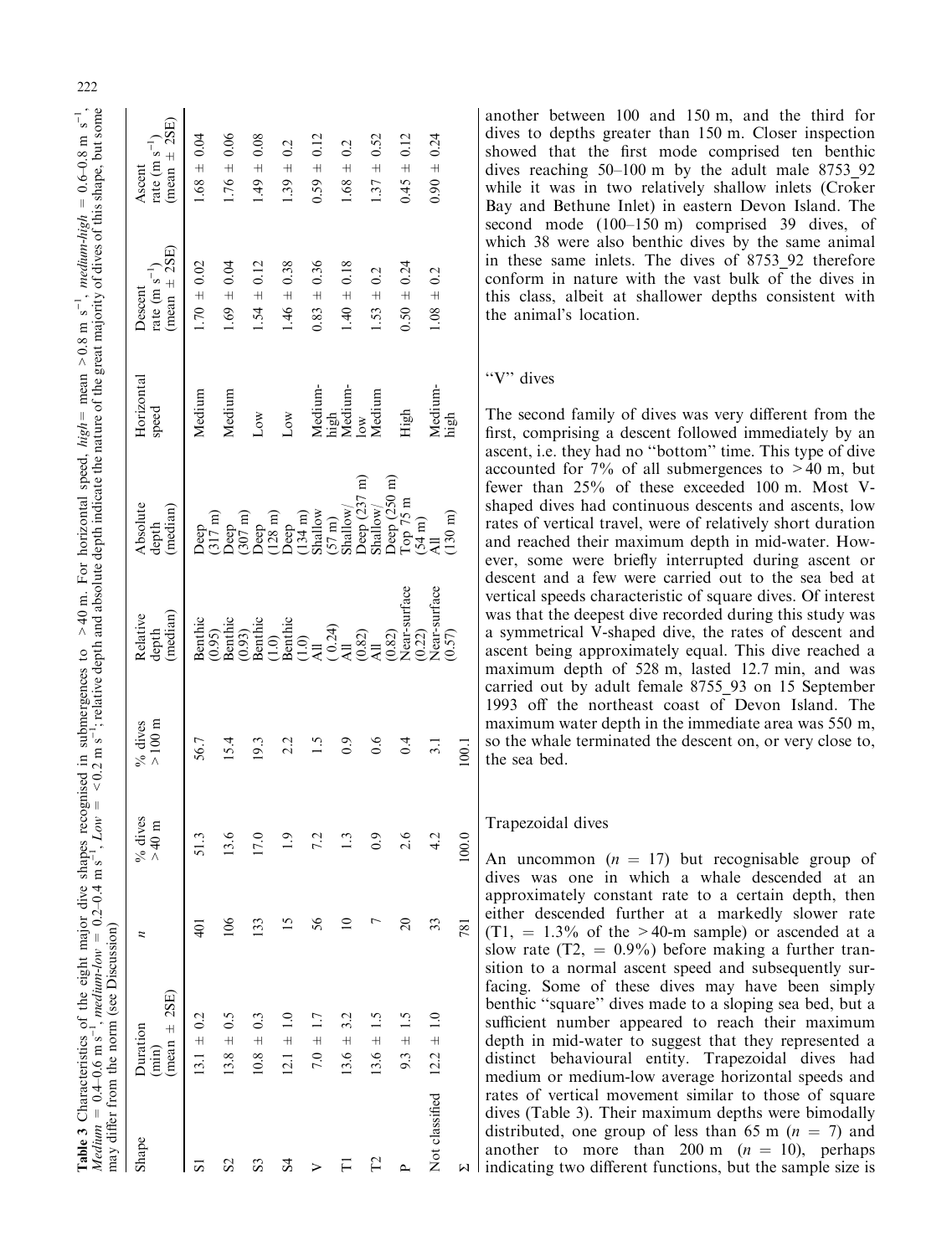too small to allow confirmation of this (Table 3). Both T1 and T2 dives were normally of long duration (means of 13.6  $\pm$  3.2 min and 13.6  $\pm$  1.5 min respectively).

made to depths greater than 75 m, the deepest being to 384 m. Horizontal speeds were on average high (mean  $0.92 \text{ m s}^{-1}$ ) for parabolic dives reaching  $41-74 \text{ m}$ , suggesting that they were associated with periods of

# Parabolic dives

The final recognisable dive shape was that of a parabola, the dive profile having no inflection points. Only 20 dives to  $>40$  m (2.6%) were of this shape, and only 3 were

Fig. 3 Frequency distributions of dive variables for S1 dives, the most common type of deep dive carried out by belugas in the eastern Canadian high Arctic

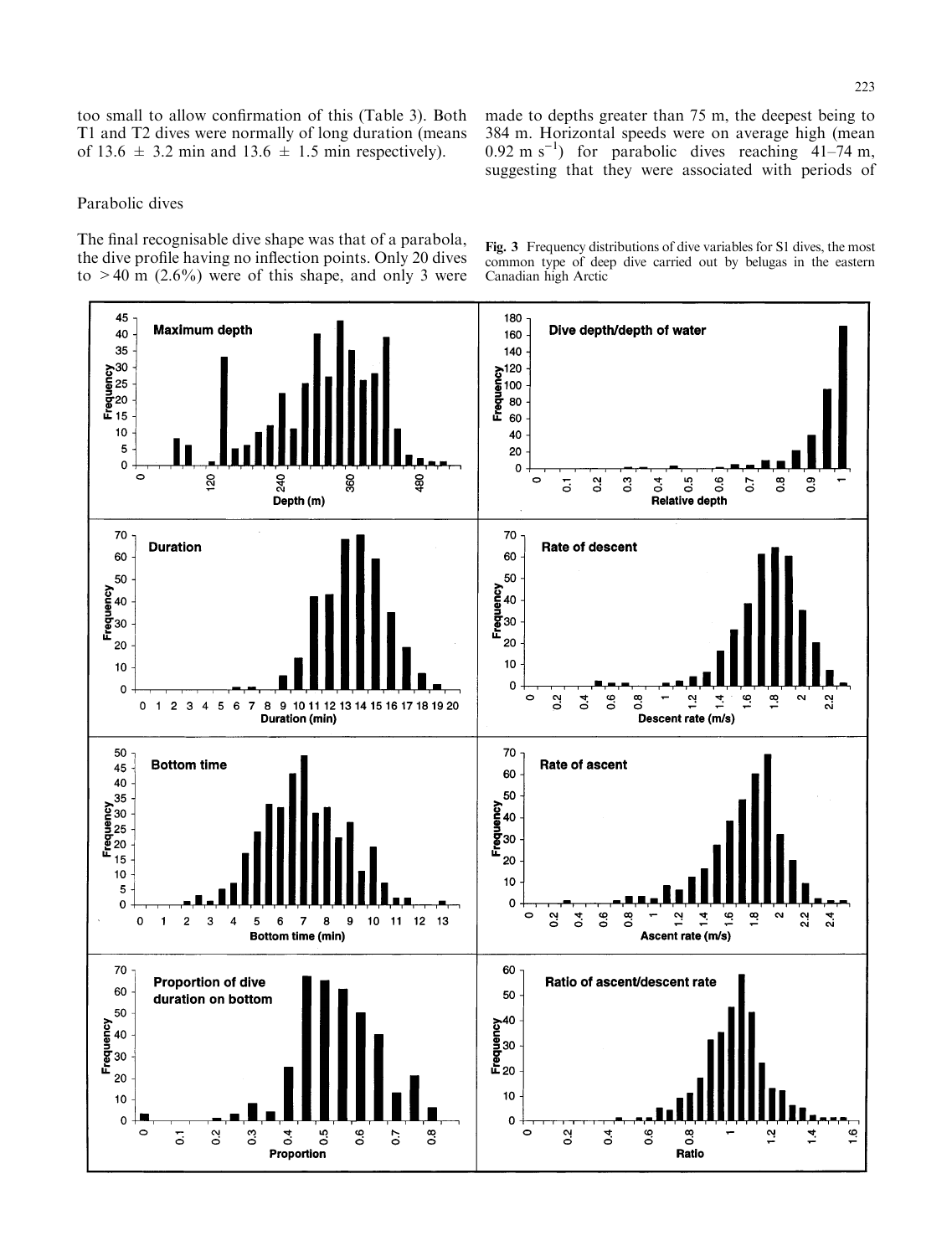travel. Mean duration was  $9.3 \pm 1.5$  min, falling to  $8.5 \pm 1.3$  min for the 17 dives of  $\leq 75$  m.

Shallow dives  $(15-40 \text{ m maximum depth})$ 

For the reasons already given, all submergences reaching maximum depths of 40 m or less were considered separately. They numbered 331, or 30% of the total sample and were spread throughout the data record for each animal. The profile of almost half of these dives (142 or 43%) featured a flat bottom, and a further 88  $(27\%)$ were of a compressed parabolic shape. Others were of a shallow "V" profile. No clear line of distinction was apparent between these shapes, though, and they effectively formed parts of a continuum. The duration of shallow dives (mean  $4.0 \pm 1.8$  min) was significantly shorter and much more variable than that of deep dives (mean  $12.6 \pm 0.2$  min) (*t*-test: T = 41.8,  $P < 0.0001$ ). Average horizontal speeds were in the high category (median  $0.8 \text{ m s}^{-1}$ ), and significantly higher than for deep dives (Mann-Whitney test,  $P \leq 0.0001$ ). Relative water depth was usually  $\leq$  0.5. Most of these dives were therefore not constrained by water depth, but the category certainly included dives made to the sea bed in coastal waters.

# **Discussion**

Dive function

## Square dives

Most square dives are carried out solely to enable the beluga to spend time on, or very close to, the sea bed. The evidence for this is twofold. Firstly, square dives comprise a continuous descent to a particular depth, a period of minutes remaining at or close to that depth, followed by an ascent directly to the surface. Secondly, where the depth of water at or near the location of the dive was known, we almost always found that it matched the maximum depth of the dive. Martin and Smith (1992) proposed that submergences of the S1 profile were foraging dives, and there is no other obvious function that can be ascribed to the square dive family, especially considering that collectively they comprise 84% of all submergences to>40 m. Direct evidence of what belugas consume in the offshore regions of the study area is lacking, and almost nothing is known of what potential prey occurs at the depths reached by belugas during this study (H.E. Welch, personal communication). Nevertheless, information from elsewhere in the Arctic (Vladykov 1946; Tomilin 1967; Seaman et al. 1982; Brodie 1989; Welch et al. 1993) indicates that a broad range of benthopelagic fish and benthic invertebrates dominate this whale's diet. Circumstantial evidence therefore supports the hypothesis that square dives are primarily carried out for the purposes of foraging, and we subsequently make a working assumption that this is the case.

The variety of profiles at the bottom of the dive shown in the distinctive dive shapes S1-S4 likely reflect one or more influences on the whale at depth. The "standard" square dive profile is that of shape S1, which itself accounts for 51% of submergences to  $>40$  m and 55% of those to at least 100 m. The implication of these dives is that the whale is either near-motionless on the sea bed, or is actively swimming over very flat terrain.

The "wiggle" dive S2 could perhaps be the consequence of the whale either swimming closely above an uneven sea bed, or chasing prey that itself swims vertically for short distances in an effort to escape. "Wiggle" dives account for only about one in seven of >40-m dives, so if the wiggles do represent vertical pursuit of prey, this technique is apparently not a dominant one. Alternatively, and perhaps less likely, if wiggles indicate prey pursuit and lack of wiggles indicates no pursuit, then prey are encountered during very few submergences.

The remaining two "square" dive shapes S3 and S4 are particularly intriguing because, although abundant in the sample, they were exclusively carried out in narrow, steep-sided fjords or inlets on the southeastern coast of Devon Island (Fig. 1). A substantial proportion of these dives were made at the head of fjords with active glaciers, and may have been influenced by the shape of the ice wall underwater. Certainly, it should be expected that the dive profile might reflect the fact that such fjords have a "U"-shaped profile, little flat sea bed and mounds of morainic material. Shape S3 comprises a continuous descent to a certain depth, a "bottom" phase made up of a slow ascent and descent of a few metres (though whether the whale is travelling during this time we cannot discern), followed by the usual continuous ascent. The shape is common enough (133 examples) to suggest that it reflects deliberate and repetitive behaviour. One scenario that would fit this profile is the whale diving to the sea bed, then swimming or hovering some 8-30 metres above it for the duration of the "bottom" time before returning briefly to the sea bed and ascending normally. Another would be that the whale descends to a familiar spot, perhaps beside a mound of moraine, then forages on the mound before returning once more to the sea floor and then ascending. Why the animal should descend a few metres briefly before the ascent is perhaps the most puzzling aspect of this dive shape, but that is what it does uniformly.

The final dive shape in the "square" family is S4, which has the profile of a rounded "W". The characteristics and possible interpretations of this shape are similar to those of S3, the chief differences being the lower rates of descent and ascent near the bottom of the dive and the greater amplitude of the ``hump'' in the middle of the bottom phase. The rates of descent and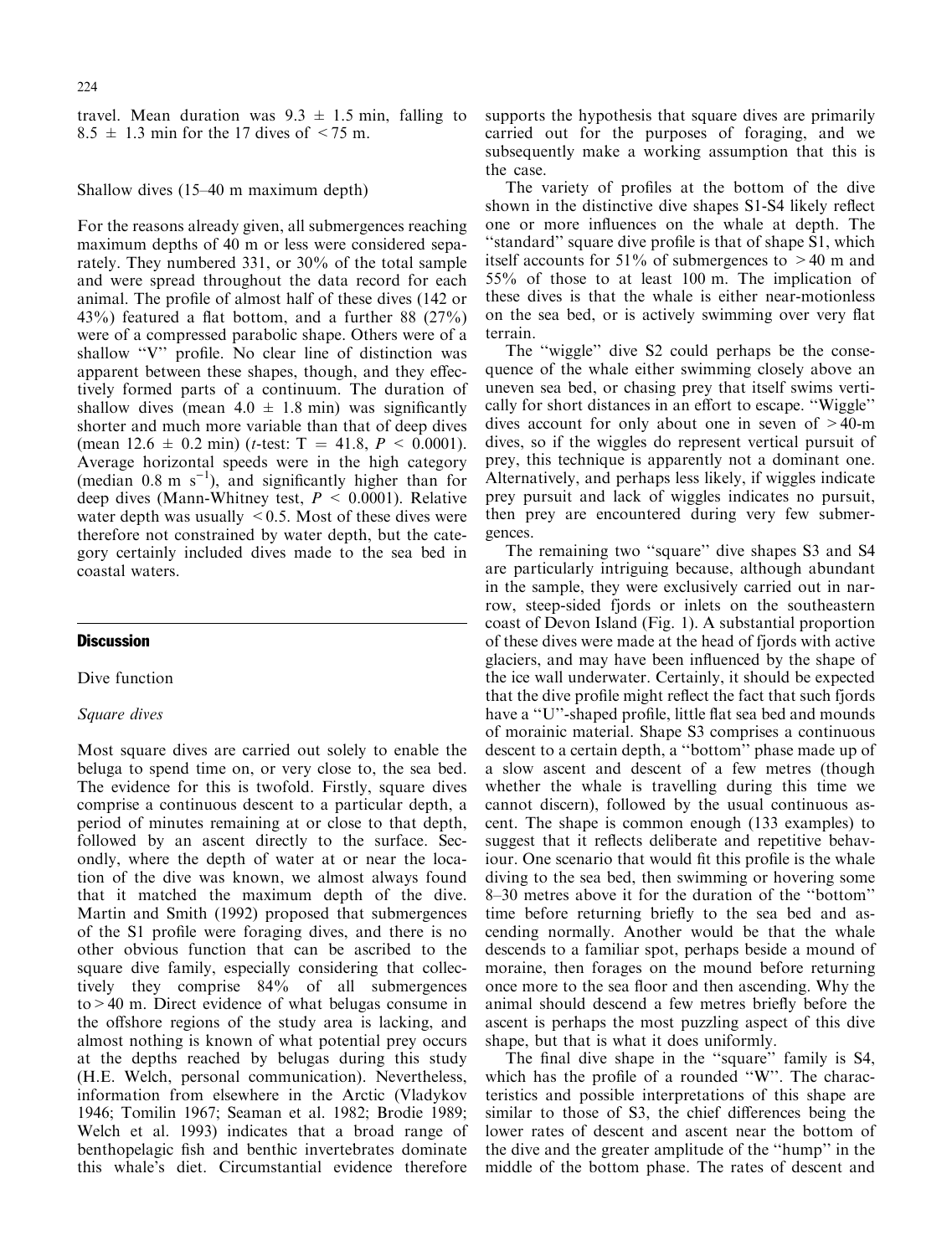ascent are consistent with the whale following the fjord wall down to its bottom at a constant swimming speed, and this is perhaps their most likely interpretation. The central hump may be due to exploration of a high mound of moraine, foraging 8–30 m off the sea bed, or perhaps simply returning some distance back up the fjord wall. Once again, the return to maximum dive depth before beginning the ascent is puzzling.

# $"V"$  dives

``V''-shaped dives were diverse, but none the less very different in character to all the other recognised dives. The essence of the dive shape was that the whale would descend to a particular depth, only to ascend immediately, although not usually rapidly, to the surface. The slow rates of descent and ascent characteristic of this group of dives indicate that either the whale was swimming very slowly at a steep angle or, conversely, was swimming at normal speeds at a shallower angle. The independent evidence of high average horizontal speeds during periods when "V" dives are made strongly supports the latter scenario. This, combined with the fact that the dives are usually made in the upper 100 m of the water column over deep water (many sub-40-m dives are also V-shaped), leads to the conclusion that they may represent an efficient mode of horizontal travel, perhaps with an additional element of exploration. If migratory travel speeds are typically, say,  $1.4 \text{ m s}^{-1}$  (Smith and Martin 1994), then a 5-min V-dive descending to 60 m would add only 4% to the horizontal distance travelled, yet may offer benefits of avoiding high near-surface drag (Hertel 1969) and the potential discovery of prey.

A small minority of V-dives was carried out to considerable depths, some to the sea bed, but there was no obvious discontinuity in this group to discriminate objectively two or more distinct dive types within the one profile shape. The deeper dives may have represented aborted square dives or were perhaps carried out specifically for exploration. It is possible to imagine that a whale would sometimes reach the sea bed and either satiate itself immediately by catching a large prey item, or perhaps decide that the area was unsuitable for prey. The 528-m submergence by whale  $# 8755_93$  may have been such a dive.

## Trapezoidal dives

These dives are clearly the same as those termed "drift" dives by Crocker et al. (1997), who found that they represented apparent periods of mid-water drifting in northern elephant seals. Unlike elephant seals, however, adult belugas are always negatively buoyant (Lønø and éynes 1961; Fraker 1980; personal observation), so T2 dives must have been the result of active swimming. It was striking that the rate of descent  $(T1)$  or ascent  $(T2)$ during the bottom phase of the dive was usually remarkably constant; in T1 dives this would be consistent with the whale simply stopping active locomotion at a particular depth. Some deep T1 dives reached the sea bed and the profile subsequently flattened off briefly before the animal returned to the surface. In such dives (a good example was carried out by whale 5801\_91 on 3 August 1991 in  $404$  m of water) the dive profile does suggest that the animal actively swam to a certain depth in mid-water, then just drifted slowly down until it rested on the sea floor. Such deep dives were unusual in this category, however, and most were completed in midwater at depths of less than 100 m.

Without knowledge of swimspeed, it is not possible to say what proportion of dives conforming to this characteristic shape do indeed involve periods of drift, glide or perhaps very leisurely swimming. Calculated horizontal speeds were similar to those of square dives, which probably involve little travel over the sea bed. Circumstantial evidence suggests that some "T" dives do involve an element of drifting, but the rarity of these dives also demonstrates that this behaviour is not a substantial element of the subsurface behaviour of these belugas.

## Parabolic dives

Parabolic dives shared important characteristics with Vdives; they were rare beyond 100 m, of relatively short duration and were associated with high average horizontal speeds consistent with most of them being made during periods of travel. With the exception of accomplishing horizontal movement eciently and away from the sea surface, there is no obvious function for a parabolic-shaped dive; it does not deliver the animal to a destination in the vertical plane in an efficient way, nor does it apparently involve an element of rest. All the evidence therefore seems to indicate that such dives are indeed carried out for travelling. Most "deep" parabolic dives reached maximum depths not much greater than the arbitrary 40-m threshold for deep dives. This, and the high number of similar-shaped dives in the ``shallow'' category, lends strong support to the idea that parabolic dives should be considered near-surface behaviour. The rare example carried out to substantial depths is likely to represent quite different activity; one of the three in this sample was made in a narrow Ushaped fjord and its profile was therefore more likely due to the whale following the sea bed than choosing a saucer-shaped path in mid-water.

## Shallow dives

Dives that reached maximum depth at 40 m or less below the surface were generally characterised by having short submergence times, low rates of vertical movement and high rates of horizontal travel. Many were made in mid-water; others reached the sea bed. The natural conclusion is that most dives in this category occurred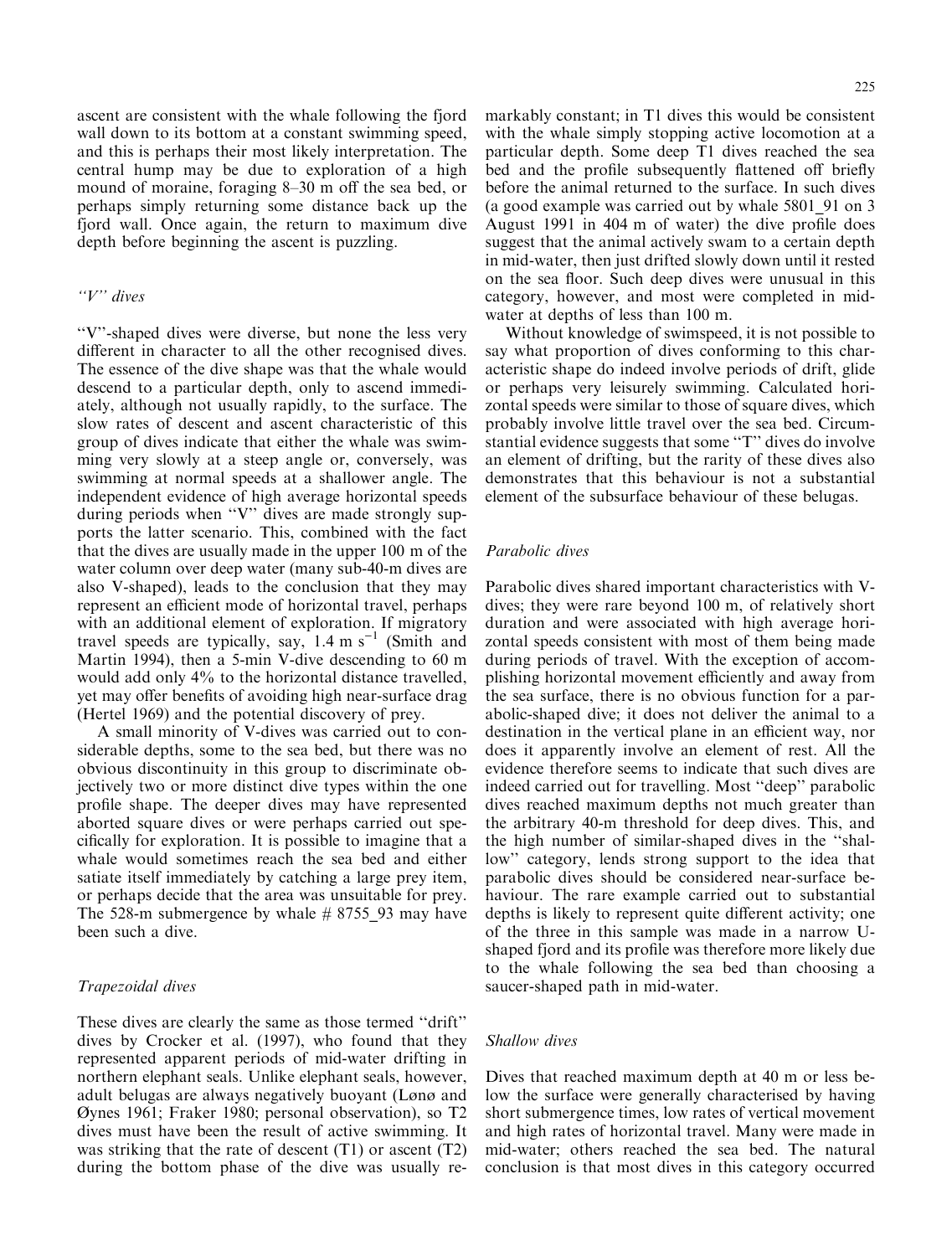during periods of directed travel. Nonetheless, other activities must also be involved. Belugas in this region are known to feed sometimes near the surface on arctic cod (Boreogadus saida) (Welch et al. 1993), and some of the short inter-breath submergences that occur in bouts between deep dives also reach 15 m or more.

## Context

The analysis and interpretation of detailed marine mammal diving behaviour are still in their infancy. Even for pinnipeds, of which many species have now been examined in at least part of their range, no standard repertoire of dive types has been established. For cetaceans, the literature currently covers material only from narwhals (Monodon monoceros) (Martin et al. 1994), harbour porpoises (Phocoena phocoena) (Westgate et al. 1995) and some preliminary work on belugas (Martin and Smith 1992; Martin et al. 1993). The question of what constitutes a distinct dive type, and what is simply a variant of a previously recognised one, has not been satisfactorily resolved for any marine mammal, and certainly not for cetaceans. In this study we recognised a dive shape if it represented what appeared to be a distinctive behaviour. This criterion was necessarily subjective, and there were many dives that lay somewhere between the most obvious dive shapes when first examined. However, repeat examination of the dive profiles allowed dive-type definitions to be modified to reflect real discontinuities in the data set. In consequence, we are confident that the dive types presented in Fig. 2 represent the variety of dives in the data set with reasonable accuracy.

The decision here to rely on manual, rather than statistical, discriminatory techniques was based on the experience of those who have published similar work on pinnipeds. Hindell et al. (1991) found that statistical treatment alone was not adequate to satisfactorily determine the dive types extant in their southern elephant seal (Mirounga leonina) data sets. Schreer and Testa (1995, 1996), in the most thorough comparison of techniques to date, concluded that statistical techniques could sometimes reduce human subjectivity on Weddell seal (Leptonychotes weddellii) dive data, but more often than not performed apparently less well than the human eye. On balance, therefore, with no previous cetacean experience to use as guidance as to what number or range of dive types to expect, it seemed prudent to undertake the current analysis manually. Having done so, a comparative re-analysis using an array of statistical methods would be instructive. But the question would remain as to which of the manual or various automated methods can discriminate biologically meaningful differences in dive profiles most accurately.

The consideration of shallow  $(\leq 40 \text{ m})$  dives separately from those reaching greater maximum depths was necessitated by reasons of scale. Although belugas must undertake a range of behaviours in the top 40 m of the

water column, the ability of TDR data to differentiate between them (especially with measurement intervals of  $20-60$  s) is certainly less than for deeper dives. Even with higher resolution data the task would be problematical. As an example, take two shallow dives differing only by a few metres (a whale body length) in one or two particular depth readings. These dives could easily be perceived as having distinct shapes by either the human eye or a statistical program, and thus be interpreted differently, even if the difference to the whale was insignificant. Clearly, biologically relevant recognition and interpretation of dive shapes must take into account both relative and absolute measures of depth, as well as the size of the animal carrying out the dive.

This study has demonstrated that on their summer grounds in the Lancaster Sound Somerset Island region, where this population of belugas can easily reach the sea bed, their subsurface behaviour is overwhelmingly dominated by relatively shallow "travelling" dives and benthic "foraging" dives at depths of hundreds of metres. Travelling dives vary somewhat in profile, but they are consistently of short duration and relatively shallow maximum depth. Deep dives are invariably to the sea bed, and their profile demonstrates that the whale travels to and from the destination depth at a constant vertical speed that is usually in the range  $1.5-2.0$  m s<sup>-1</sup>. More often than not, the bottom phase of the dive is flat, i.e. the whale remains at a constant depth, but whether the animal is travelling at this time, searching the mud for stationary prey such as benthic invertebrates, or waiting for active prey such as fish or squid, we cannot yet determine. Three variants of the "standard" square dive were identified: two (S3 and S4) appeared to be the result of the physical environment where the dive was made, and another  $(S2 = wiggle \text{ dive})$  may be the result of a different foraging behaviour  $-$  the vertical pursuit of prey. Wiggle dives are outnumbered 4:1 by flat-bottomed foraging dives, but they are common enough in the sample to suggest that this behaviour forms a significant part of the beluga repertoire in this region.

The two  $\cdot w$ " - shaped dives S3 and S4 are intriguing because they represent behaviour specific to a particular habitat  $-$  narrow, steep-sided fjords. Some belugas in this population spend weeks in the fjords of southern and eastern Devon Island during the autumnal eastward migration (Smith and Martin 1994). As elsewhere, these whales are apparently foraging benthically in these areas, often at the head of the fjord against the glacier face, but as yet there is no clear indication of why the bottom phase of the dive so often involves a decrease and subsequent increase in depth.

Despite some diversity in time-depth profiles, the essential elements of diving behaviour in this population of whales can be simply described, and their function deduced with some confidence. Most of the dive shapes found here have also been described for pinnipeds (Le Boeuf et al. 1988; Asaga et al. 1989; Hindell et al. 1991; Schreer and Testa 1996), although the relative importance of the various dive types are different, especially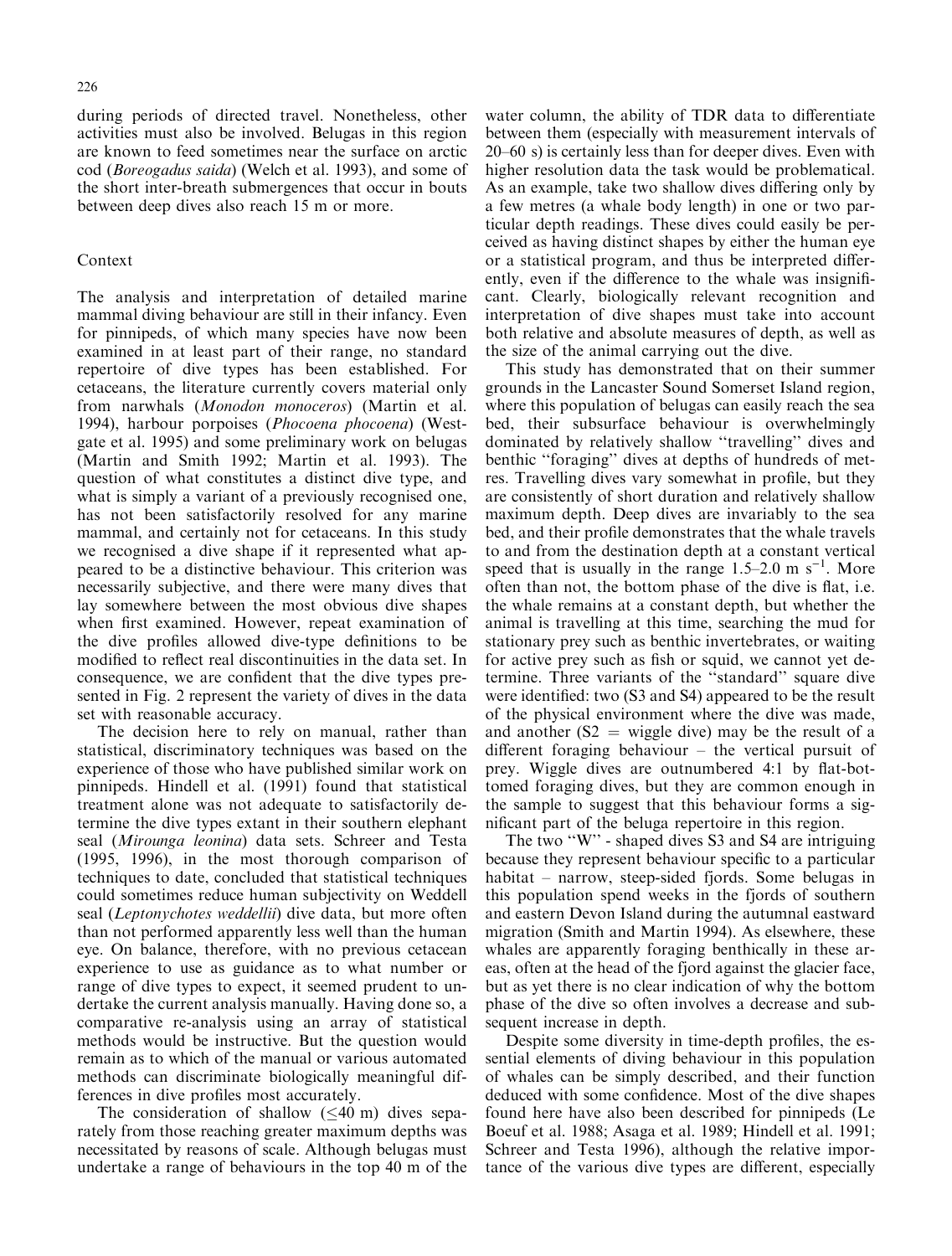for those seals (e.g. elephant seals Mirounga spp.) that often forage in mid-water (Le Boeuf et al. 1988; Asaga et al. 1989; Hindell et al. 1991). One common characteristic of mid-water seal dives is totally missing from the beluga sample, however; that of multiple changes of direction during a deep descent. The fact that not one animal in the current sample broke its descent or ascent during a deep dive demonstrates that these belugas treat most of the water column merely as dead space separating resources of oxygen and nutrition.

The initial work on belugas of this same population (Martin et al. 1993) recognised S1 and V dives in submergences to below 50 m, and treated near-surface submergences as a separate group. Narwhals living in a fjord in northern Baffin Island carried out V-shaped and  $S2 =$  wiggle dives in addition to near-surface parabolic and square dives (Martin et al. 1994). The evidence indicated that, in this location at least, narwhals were routinely pursuing active prey in the vertical plane near the sea bed. The frequency and amplitude of the "wiggles'' were greater than anything seen in the current beluga data set, indicating a different foraging strategy, and possibly different prey. These two species are taxonomically closely related, morphologically similar, and sympatric in many parts of their ranges. But their different feeding "equipment" (the narwhal has no functional teeth, no flexible lips, no neck flexibility and a much smaller gape), and the apparently different foraging strategies are at least circumstantial evidence for some degree of niche separation between the two. Studies of the food of the two species are equivocal on this point, indicating some overlap in the fish component, but that cephalopods and crustaceans are much more commonly taken by narwhals than by belugas (Vladykov 1946; Tomilin 1967; Finley and Gibb 1982; Seaman et al. 1982; Brodie 1989; Heide-Jørgensen et al. 1994). An unequivocal answer to the question of dietary overlap is likely to require further sampling and the deployment of both TDRs and video equipment on both species.

The only other cetacean for which similar data have been published is the harbour porpoise (Westgate et al. 1995). In this species "flat-bottomed" square dives  $($  = S1 in this study) were the most common deep submergence type, but "wiggle" dives similar to our S2 category represented some 12% of dives. Although the water depth in which the flat-bottomed dives were made was not known precisely, porpoises are commonly entangled in bottom-set gillnets in this and other areas (Read et al. 1993; IWC 1996) and so, like belugas, presumably forage on or near the sea bed some of the time.

An outcome of this study has been the realisation that a distinct dive shape does not necessarily represent one distinct beluga behaviour; independent contextual information is needed to allow proper interpretation of what the animal is doing. Multimodality in characteristics other than shape (e.g. duration or relative depth) may indicate that two or more behaviours have been artificially grouped. Equally, two or more apparently different dive shapes may represent the same whale behaviour, but appear distinct from one another. Trapezoidal dives of belugas fit the first scenario (the middle sloping element may be due to active swimming along a gradient or drifting in mid-water) and "travelling" dives (which may be square, V-shaped, parabolic or a mixture of these to our eyes) probably fit the latter. Concurrent information on swim-speed and ingestion events would greatly improve our ability to correctly distinguish and interpret dive behaviour. Sensors for both these variables are already in use on marine mammals and should therefore be readily adaptable for use in future studies of dive behaviour in cetaceans.

Information from TDRs is a powerful means of examining and interpreting cetacean behaviour during deep dives, when differences between dive profiles are large, but becomes less so in shallower submergences where the scale of such differences approaches the animal's body size. Further progress will be dependent on the development of new sensors and visual imaging of underwater activity using miniature cameras attached to the animal. Only then can the effect of other important variables such as prey type and density, detailed bottom topography and interactions with other animals be taken into account when interpreting cetacean underwater behaviour.

Acknowledgements Thanks are due to the many Sea Mammal Research Unit and Cambridge University personnel who contributed to this project, among them Dustin Woods and Roland Bulkyn-Rackowe for help with data handling and filtering, and Colin Hunter, Bernie McConnell, Gilly banks and Phil Lovell for downloading and organising ARGOS data. Jack Orr, Hillary Adams, Haakon Hop, Gary Sleno and David St Aubin gave valuable assistance with fieldwork and logistics. The paper was improved by reviews from Andy Read, Andrew Westgate and two anonymous referees. The work was dependent on financial support from the Natural Environment Research Council, UK and the Canadian Department of Fisheries and Oceans. The Polar Continental Shelf Project (PCSP) of the Department of Energy, Mines and Resources, Resolute Bay, NWT provided expert and vital field support and transportation.

#### References

- Asaga T, Naito Y, Le Boeuf BJ, Sakurai H (1989) Functional analysis of dive types of female northern elephant seals. In: Le Boeuf BJ, Laws RM (eds) Elephant seals: population ecology, behavior and physiology. University of California Press, Berkeley, pp  $310-327$
- Boyd IL, Croxall JP (1992) Diving behaviour of lactating Antarctic fur seals. Can J Zool 70:919-928
- Brodie PF (1989) The white whale Delphinapterus leucas (Pallas, 1776). In: Ridgway SH, Harrison RJ (eds) Handbook of marine mammals, vol 4. Academic Press, London, pp 119-144
- Crocker DE, Le Boeuf BJ, Costa DP (1997) Drift diving in female northern elephant seals: implications for food processing. Can J Zool 75:27-39
- Fancy SG, Pank LF, Douglas DC, Curby CH, Garner SC, Amstrup SC, Regelin WL (1988) Satellite telemetry: a new tool for wildlife research and management. US Fish Wild Serv Resour Publ no. 172